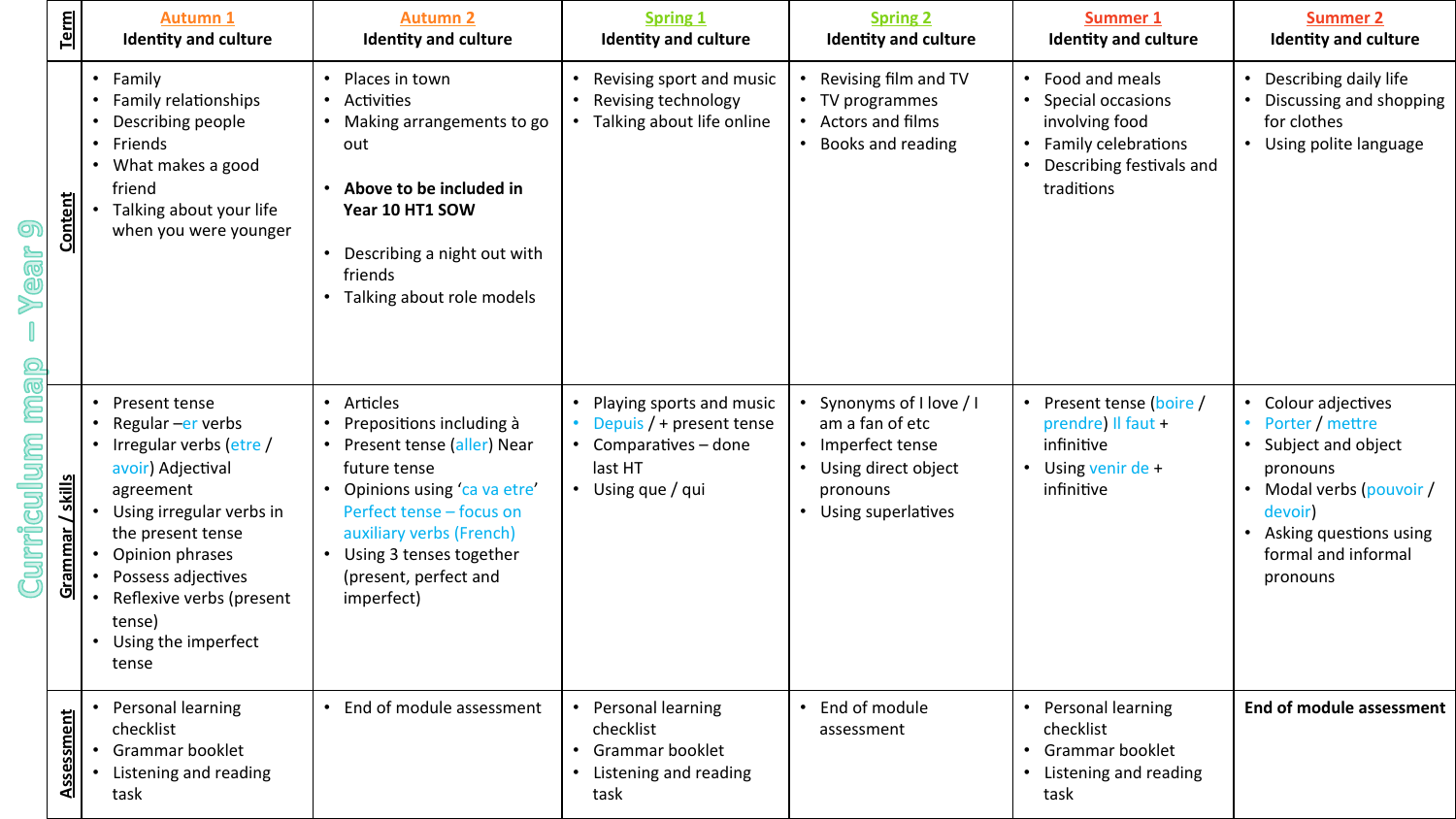|                              | Term              | <b>Autumn 1</b><br>Local area, holiday and<br>travel                                                                                                                                                                                                            | <b>Autumn 2</b><br>Local area, holiday and travel                                                                                                                                                                                     | <b>Spring 1</b><br>Local area, holiday and<br>travel                                                                                                                   | <b>Spring 2</b><br>Local area, holiday and<br>travel                                                                  | <b>Summer 1</b><br><b>School</b>                                                                                                                           | <b>Summer 2</b><br><b>School</b>                                                                                                                                                                             |
|------------------------------|-------------------|-----------------------------------------------------------------------------------------------------------------------------------------------------------------------------------------------------------------------------------------------------------------|---------------------------------------------------------------------------------------------------------------------------------------------------------------------------------------------------------------------------------------|------------------------------------------------------------------------------------------------------------------------------------------------------------------------|-----------------------------------------------------------------------------------------------------------------------|------------------------------------------------------------------------------------------------------------------------------------------------------------|--------------------------------------------------------------------------------------------------------------------------------------------------------------------------------------------------------------|
| Q<br>L<br><b>Mear</b><br>KS4 | Content           | • Where you live, weather<br>and transport<br>• Describing a town and<br>asking the way<br>Describing a region<br>Town, village or district<br>Travel and tourist<br>transactions                                                                               | Discussing what to see and<br>do<br>Discussing plans and<br>weather<br>Describing community<br>projects<br>Discussing a visit in the past<br>Problems in a town                                                                       | • What you normally do<br>on holiday<br>• Talking holidays in the<br>past and future tense<br>• Talking about an ideal<br>holiday<br>• Booking and reviewing<br>hotels | Ordering in a restaurant<br>Talking about travelling<br><b>Buying souvenirs</b><br>Talking about holiday<br>disasters | Revising school subjects<br>• Talking about your<br>school<br>• Discussing school rules                                                                    | • Comparing schools in<br>UK and French speaking<br>countries<br>• Talking about getting<br>the best out of school<br>• Talking about a school<br>exchange                                                   |
| map<br>Curriculum            | / skills<br>Gramm | • Using different<br>prepositions to say 'in'<br>• Using il y a plus the<br>negatives<br>Using the imperative<br>Using the pronoun $y/$<br>Using negatives $-$ not /<br>any / only / never / no-<br>one / neithernor<br>Listening for synonyms<br>and negatives | Asking questions (question<br>words)<br>Using the future tense<br>Using present, perfect and<br>future tenses altogether<br>Making speaking sound<br>more authentic<br>Using questions to help you<br>understand challenging<br>texts | Conditional tense<br>• Reflexive verbs in the<br>perfect tense                                                                                                         | Using en + present<br>participle<br>Using avant de +<br>infinitive<br>Demonstrative<br>adjectives<br>Pluperfect tense | • Using the definite<br>article<br>• Comparatives<br>3rd person regular verbs<br>• Il faut / il est interdit de<br>• Listening to see if<br>someone agrees | • Imperative (regular /<br>reflexive / irregular)<br>• Future tense<br>Third person plural<br>• Making translations<br>sound natural<br>• Using pronoun on<br>• Using past, present and<br>future timeframes |
|                              | Assessment        | Personal learning<br>checklist<br>Grammar booklet<br>Listening and reading<br>task                                                                                                                                                                              | End of module assessment                                                                                                                                                                                                              | • Personal learning<br>checklist<br>• Grammar booklet<br>• Listening and reading<br>task                                                                               | End of module<br>assessment                                                                                           | • Personal learning<br>checklist<br>• Grammar booklet<br>• Listening and reading<br>task                                                                   | • End of module<br>assessment                                                                                                                                                                                |